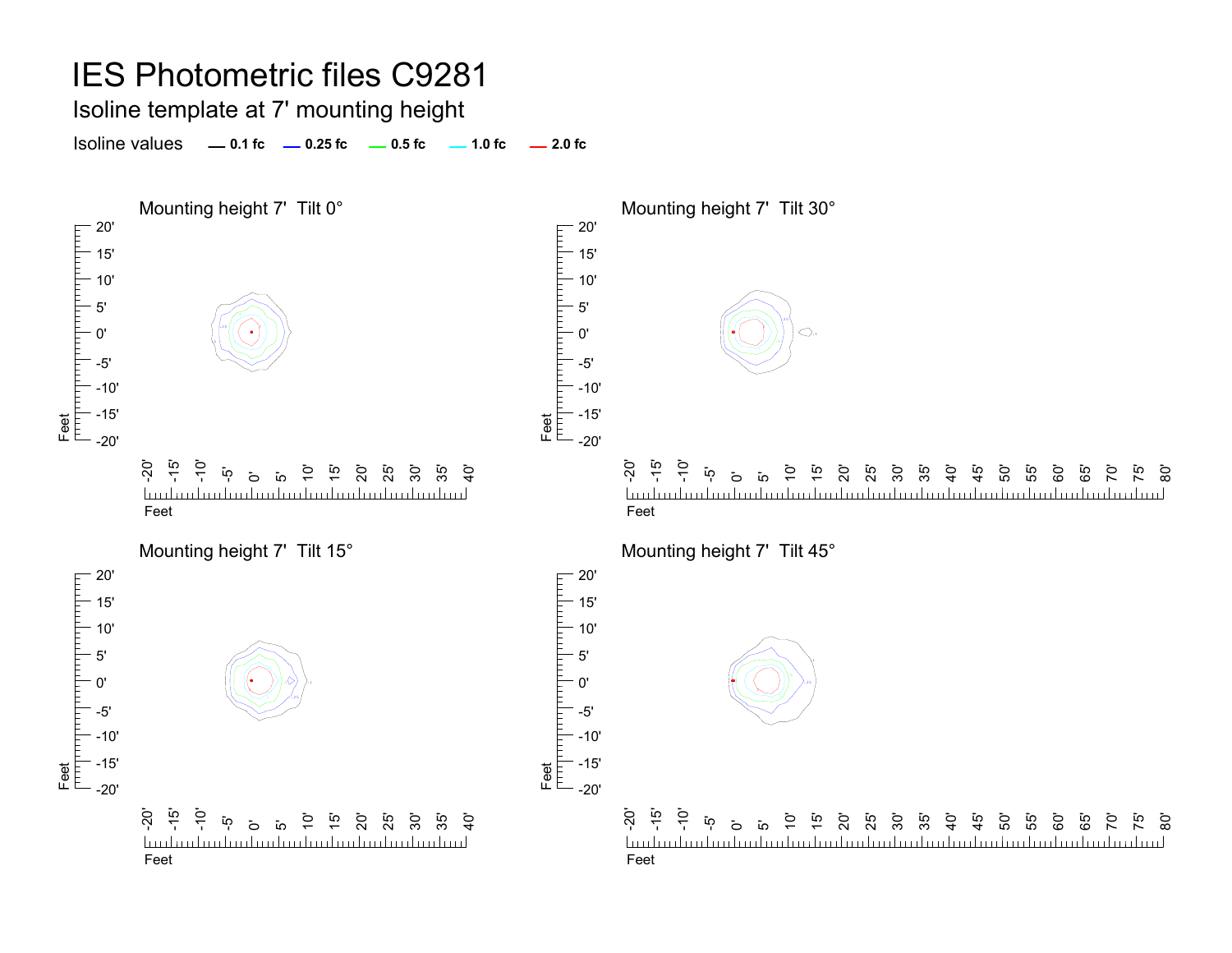Isoline template at 11' mounting height

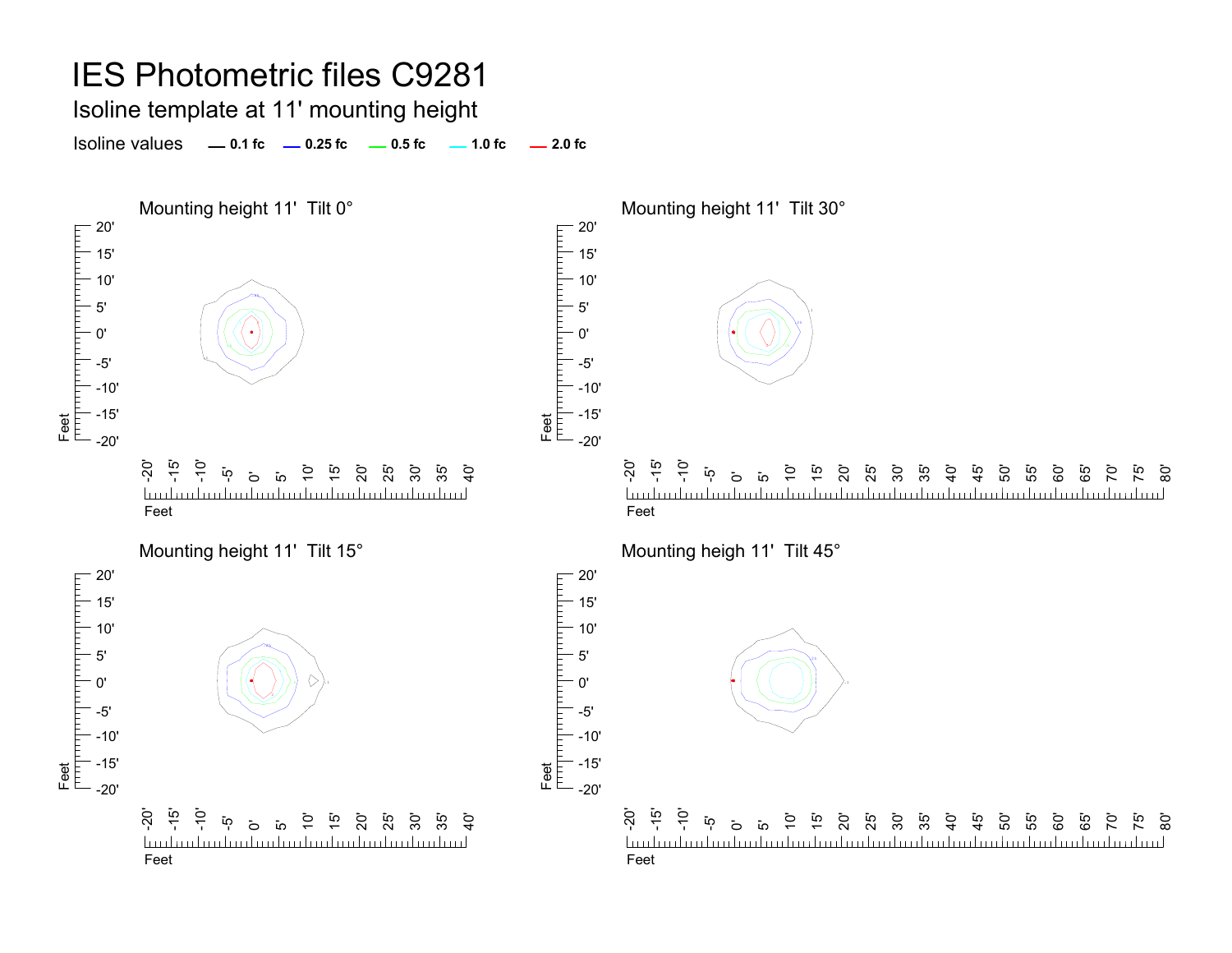Isoline template at 15' mounting height

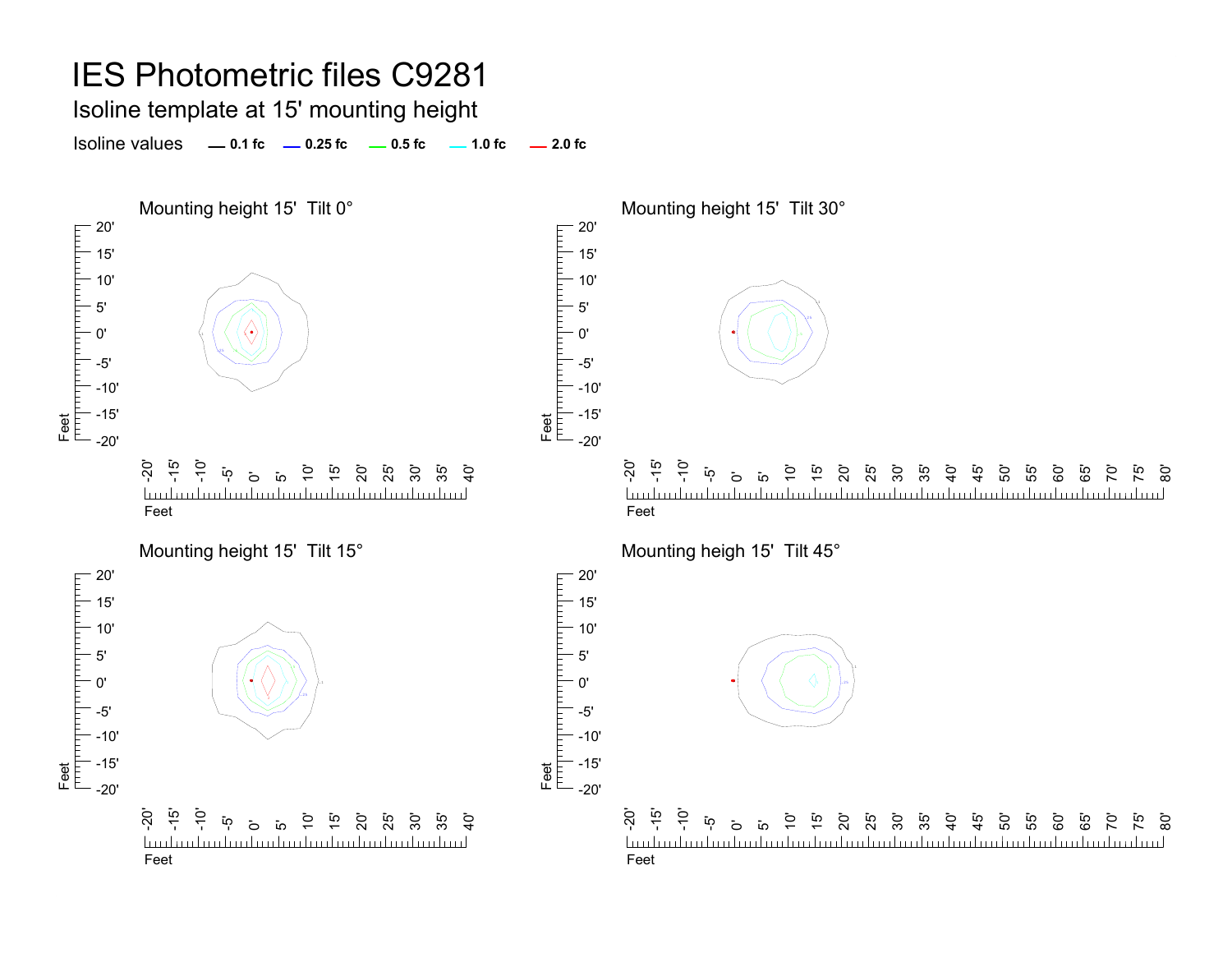Isoline template at 20' mounting height

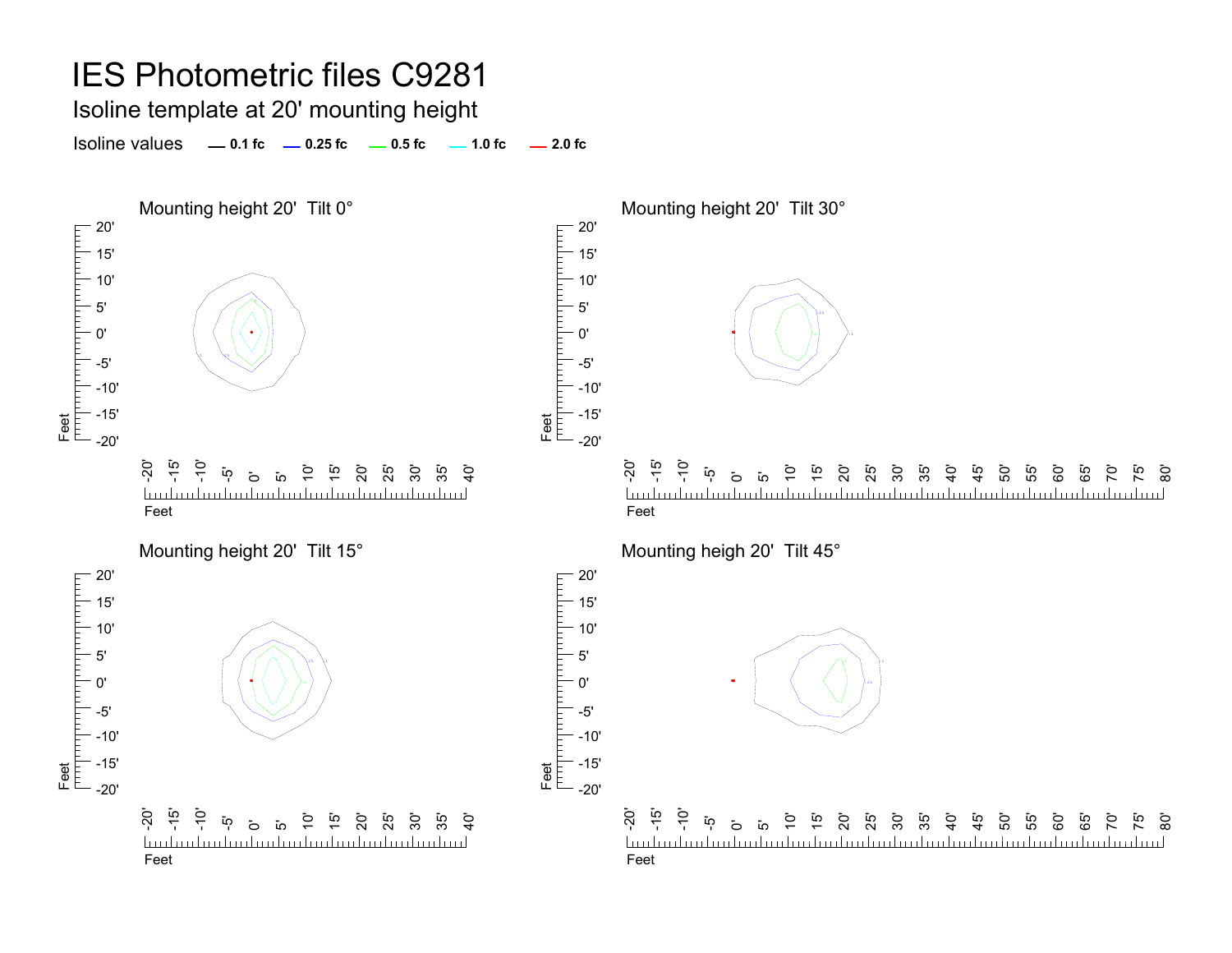Isoline template at 25' mounting height

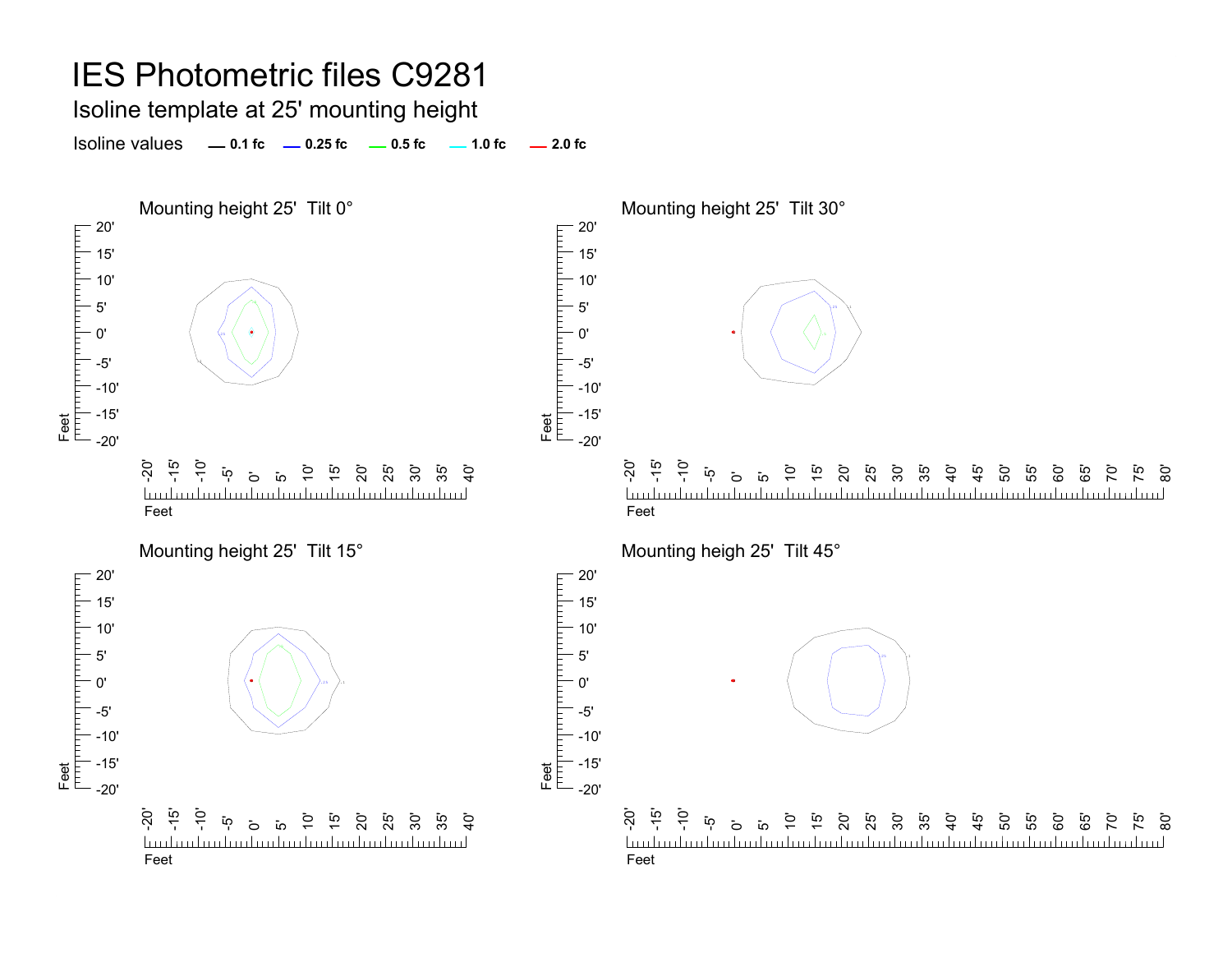Isoline template at 30' mounting height